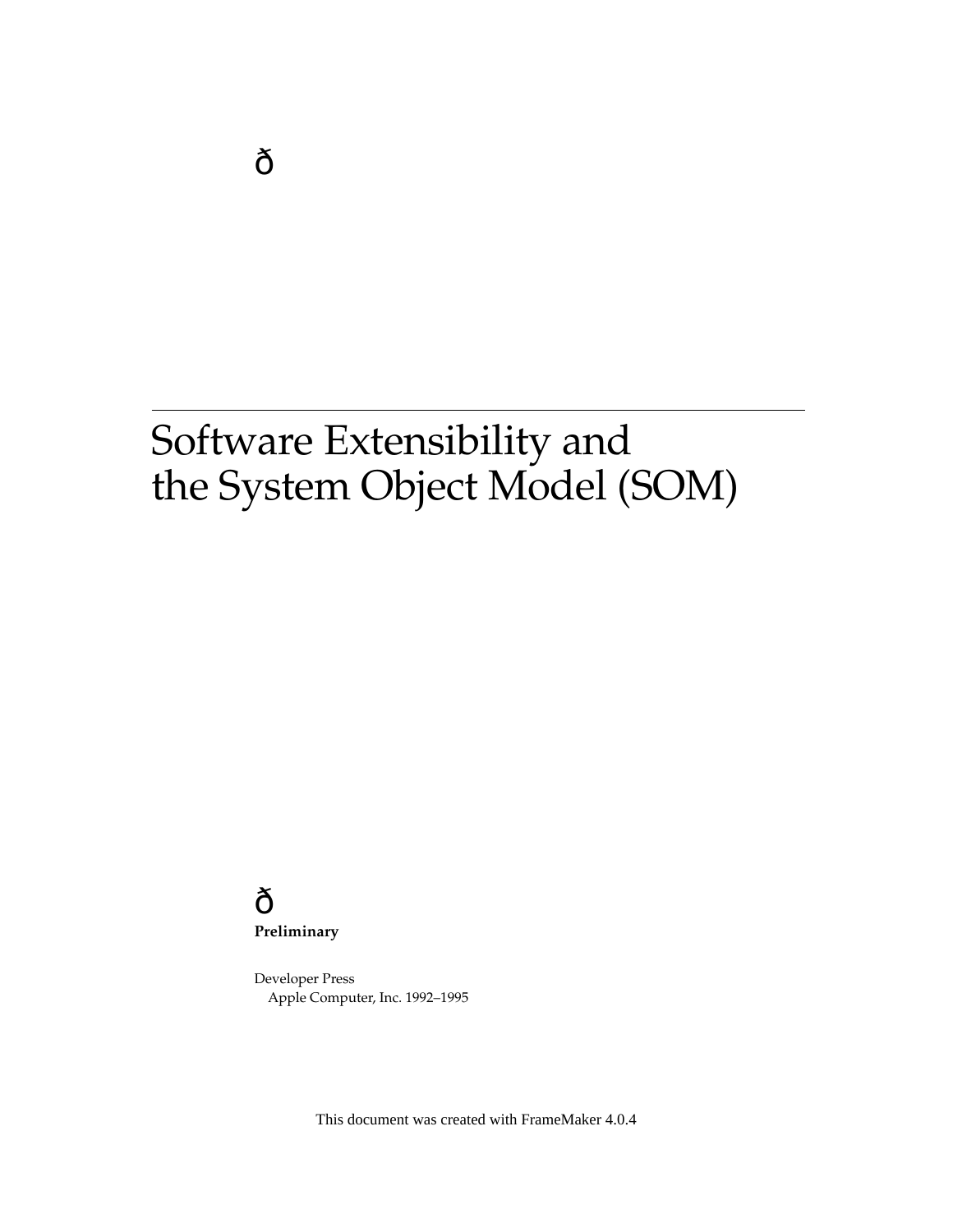Apple Computer, Inc. 1992–1995 Apple Computer, Inc. All rights reserved.

No part of this publication may be reproduced, stored in a retrieval system, or transmitted, in any form or by any means, mechanical, electronic, photocopying, recording, or otherwise, without prior written permission of Apple Computer, Inc., except to make a backup copy of any documentation provided on CD-ROM.

The Apple logo is a trademark of Apple Computer, Inc. Use of the "keyboard" Apple logo (Option-Shift-K) for commercial purposes without the prior written consent of Apple may constitute trademark infringement and unfair competition in violation of federal and state laws.

No licenses, express or implied, are granted with respect to any of the technology described in this book. Apple retains all intellectual property rights associated with the technology described in this book. This book is intended to assist application developers to develop applications only for Apple-labeled or Apple-licensed computers. Every effort has been made to ensure that the information in this manual is accurate. Apple is not responsible for typographical errors.

Apple Computer, Inc. 1 Infinite Loop Cupertino, CA 95014 408-996-1010

Apple, the Apple logo, AppleLink, AppleScript, AppleShare, AppleTalk, GeoPort, HyperCard, ImageWriter, LocalTalk, Macintosh, MacTCP, OpenDoc, PowerBook, Power Macintosh, PowerTalk, QuickTime, TrueType, and WorldScript are trademarks of Apple Computer, Inc., registered in the United States and other countries.

Balloon Help, Chicago, Finder, Geneva, Mac, and QuickDraw are trademarks of Apple Computer, Inc. IBM is a registered trademark of International Business Machines Corporation.

MacPaint and MacWrite are registered trademarks, and Clarisworks is a trademark, of Claris Corporation.

NuBus is a trademark of Texas Instruments.

PowerPC is a trademark of International Business Machines Corporation, used under license therefrom.

UNIX is a registered trademark of Novell, Inc. in the United States and other countries, licensed exclusively through X/Open Company, Ltd.

Simultaneously published in the United States and Canada.

**Even though Apple has reviewed this manual, APPLE MAKES NO WARRANTY OR REPRESENTATION, EITHER EXPRESS OR IMPLIED, WITH RESPECT TO THIS MANUAL, ITS QUALITY, ACCURACY, MERCHANTABILITY, OR FITNESS FOR A PARTICULAR PURPOSE. AS A RESULT, THIS MANUAL IS SOLD "AS IS," AND YOU, THE PURCHASER, ARE ASSUMING THE ENTIRE RISK AS TO ITS QUALITY AND ACCURACY.**

**IN NO EVENT WILL APPLE BE LIABLE FOR DIRECT, INDIRECT, SPECIAL, INCIDENTAL, OR CONSEQUENTIAL DAMAGES RESULTING FROM ANY DEFECT OR INACCURACY IN THIS MANUAL, even if advised of the possibility of such damages.**

**THE WARRANTY AND REMEDIES SET FORTH ABOVE ARE EXCLUSIVE AND IN LIEU OF ALL OTHERS, ORAL OR WRITTEN, EXPRESS OR IMPLIED. No Apple dealer, agent, or employee is authorized to make any modification, extension, or addition to this warranty.**

**Some states do not allow the exclusion or limitation of implied warranties or liability for incidental or consequential damages, so the above limitation or exclusion may not apply to you. This warranty gives you specific legal rights, and you may also have other rights which vary from state to state..**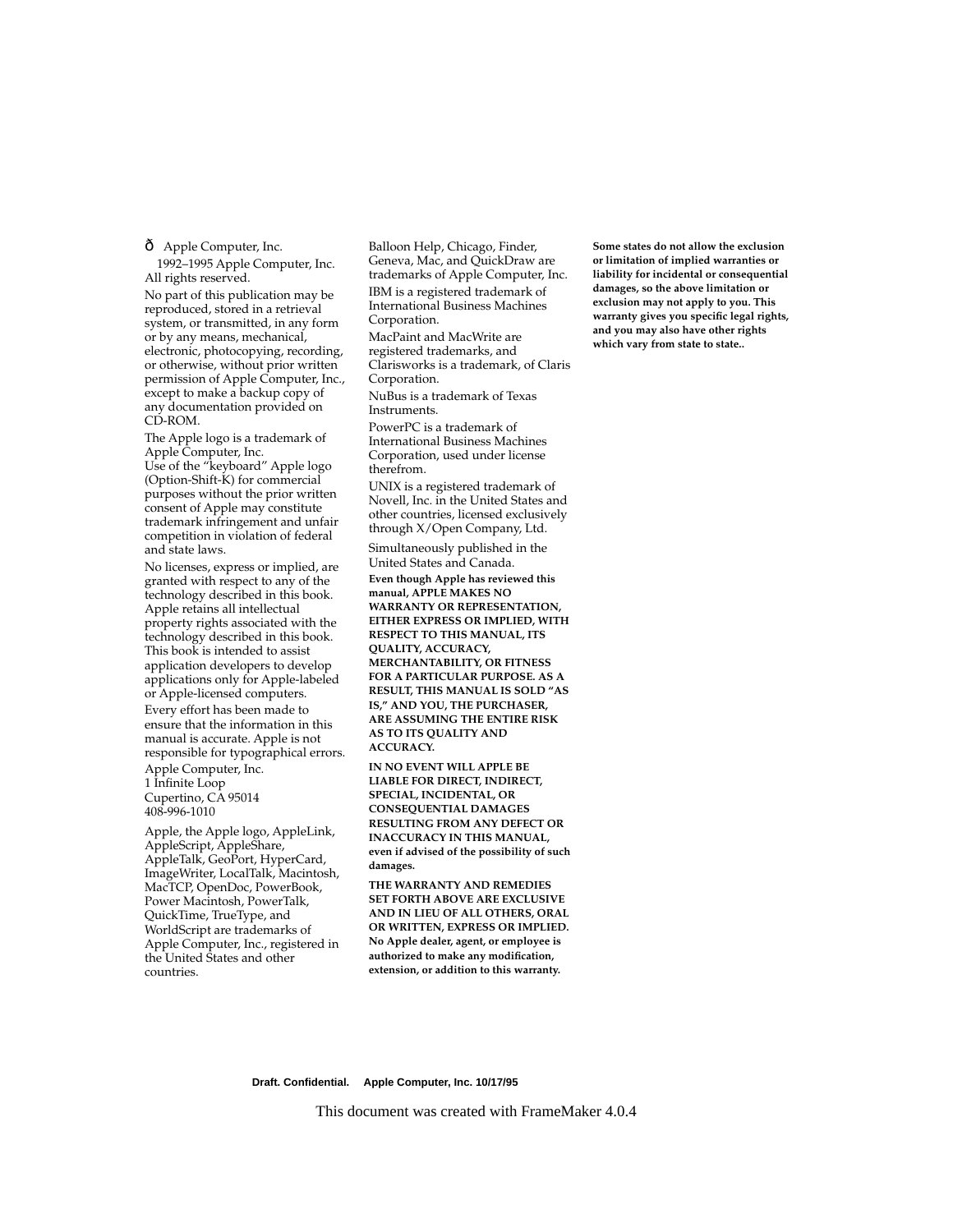# Contents

The Need for Software Extensibility 1-4 The Object Oriented Approach to Extensibility 1-5 The Benefits of the System Object Model 1-6 Using the SOM Classes Provided by Copland 1-7 Using Unmodified SOM Classes 1-7 Modifying SOM Classes 1-8 Creating SOM Classes 1-9 Other Mechanisms for Extending Software in Copland 1-9 Shared Libraries 1-10 Collection Tags 1-11 The Patch Manager 1-11 Background-Only Programs 1-12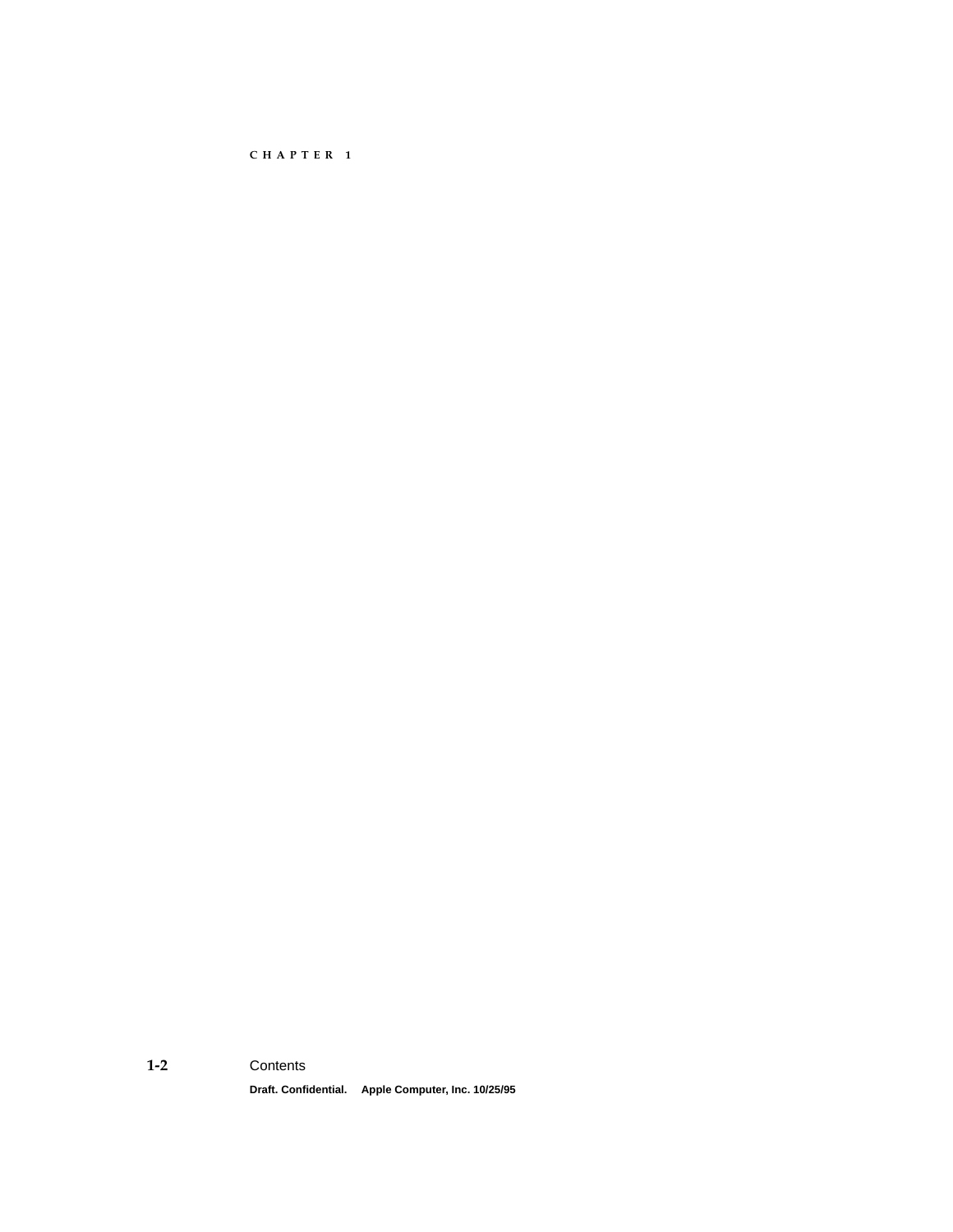Software Extensibility and the System Object Model (SOM) 1

To make object-oriented libraries viable for extending software, Copland uses IBM's System Object Model (SOM), a new model for developing and packaging object-oriented software. This document introduces you to where and why Apple uses SOM classes in Copland and what impact, if any, these may have on your own software development.

The Apple implementation of the System Object Model is called SOMobjects for Mac OS. In short, this technology provides Copland with an object-oriented mechanism for software extensibility without the drawbacks commonly associated with object-oriented programming—in particular, the inability to reuse binary code, and various language incompatibilities between class libraries and the applications that use them.

In Copland, SOMobjects for Mac OS is used to implement

- interface definition objects (IDOs) for many standard user interface elements such as windows and menus
- panels for other human interface elements such as controls, lists, and icons, which incorporate such standard behaviors as keyboard navigation, copy and paste, and drag and drop
- all Text Service Manager services, including interactive text services (like spelling checkers) and text input methods (like user keyboard activity)
- runtime support for OpenDoc component software

By using SOMobjects for Mac OS, Copland provides users with up-to-date features and a consistent user interface across applications, system software releases, and application revisions. SOMobjects for Mac OS benefits you and your users in these main areas:

- When Apple adds new features to subsequent versions of the Mac OS, users won't need to update their software to gain these features, because applications will automatically inherit them. For example, if Apple defines a new capability for windows in a future version of the Mac OS, all Copland applications would automatically gain this new capability. With SOMobjects for Mac OS, Apple provides an easier way for you to keep your products up to date.
- When applications enhance or modify portions of Copland, these enhancements will be available to users even after Apple releases later versions of the Mac OS. For example, an application can alter the default behavior of a control provided by Copland in one release, and this modified behavior will continue to work in subsequent releases of the Mac OS. With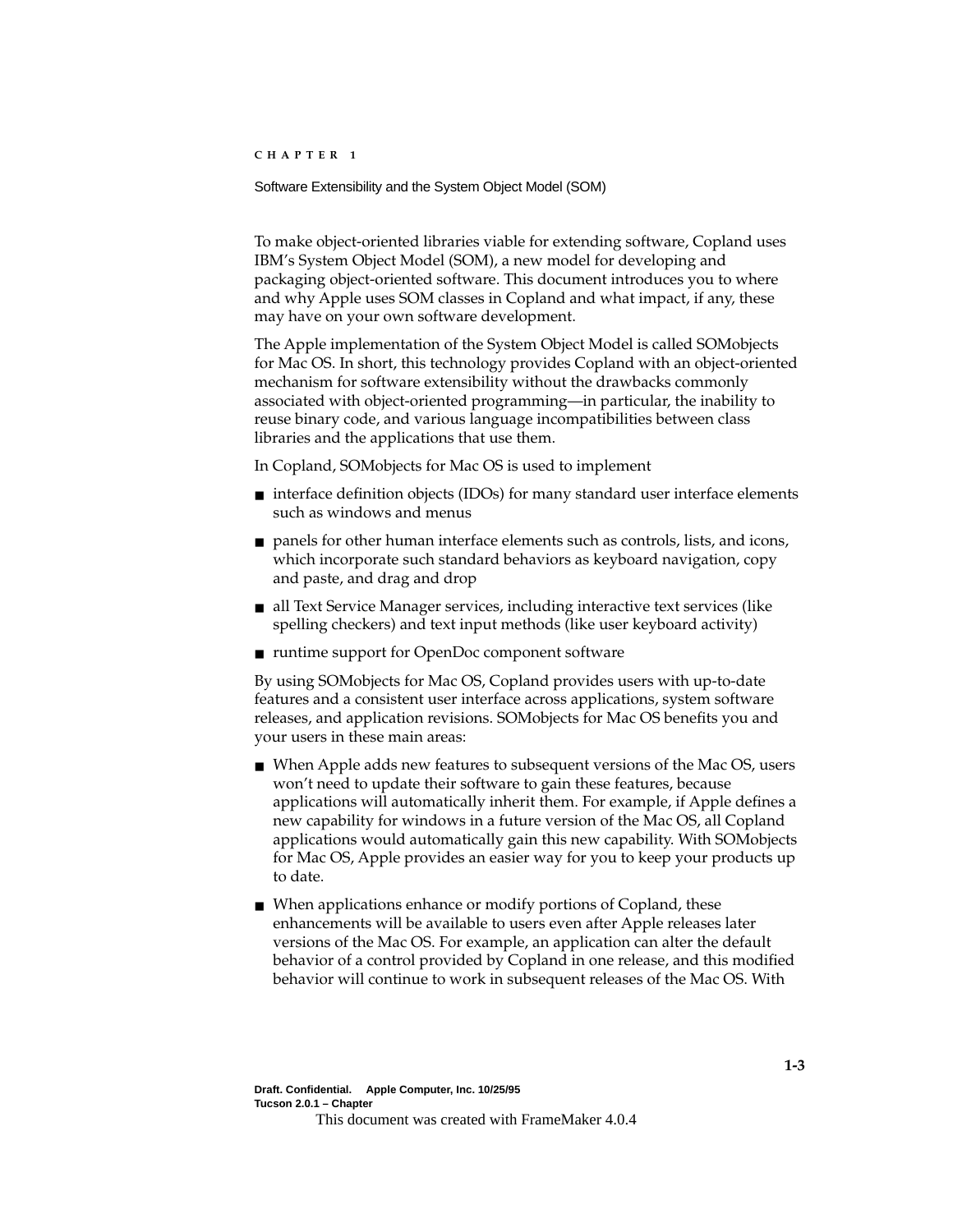SOMobjects for Mac OS, Apple provides an easier way for you to extend portions of Copland while remaining compatible with future versions of the Mac OS.

■ SOMobjects for Mac OS provides you with an object-oriented approach to extensibility in your own code. For example, you can create your own SOM classes that can be easily altered and enhanced in subsequent updates to your application.

The Code Fragment Manager forms the foundation of the Copland runtime environment. The Copland implementation of SOM is layered on top of the Code Fragment Manager. The SOM kernel—that is, the runtime portion of SOMobjects for Mac OS—is an application-level shared library. Because the SOM kernel is implemented as a standard application-level shared library, each program using SOMobjects for Mac OS is completely independent from all others. (The SOM kernel consists of the classes SOMObject, SOMClass, and SOMClassMgr, their methods, and a number of class-independent functions and macros. In Copland, the SOM kernel resides in two files: the runtime shared library and the shared library referenced at link time.)

# The Need for Software Extensibility 1

Extensible software is designed to be more easily expanded, modified, and updated—either by its creator or by other programmers. Because the code that creates and manages controls is extensible in Copland, for example, you can easily tailor controls in a manner appropriate to your application to make them more helpful to users, and Apple can easily modify or add new control capabilities in later Mac OS releases.

Extensibility was given little consideration in the designs of earlier versions of the Mac OS, but developers found ways to extend system software on their own—with useful but sometimes unfortunate results for users. For example, while all previous versions of the Macintosh Toolbox have provided useful programming interfaces to help programs manage such human interface elements as menus, many application developers needed features not provided by the Macintosh Toolbox, so they wrote their own code to create such extensions as pop-up menus and tear-off menus. Unfortunately, this sort of ad hoc system software reengineering has caused a multitude of problems, including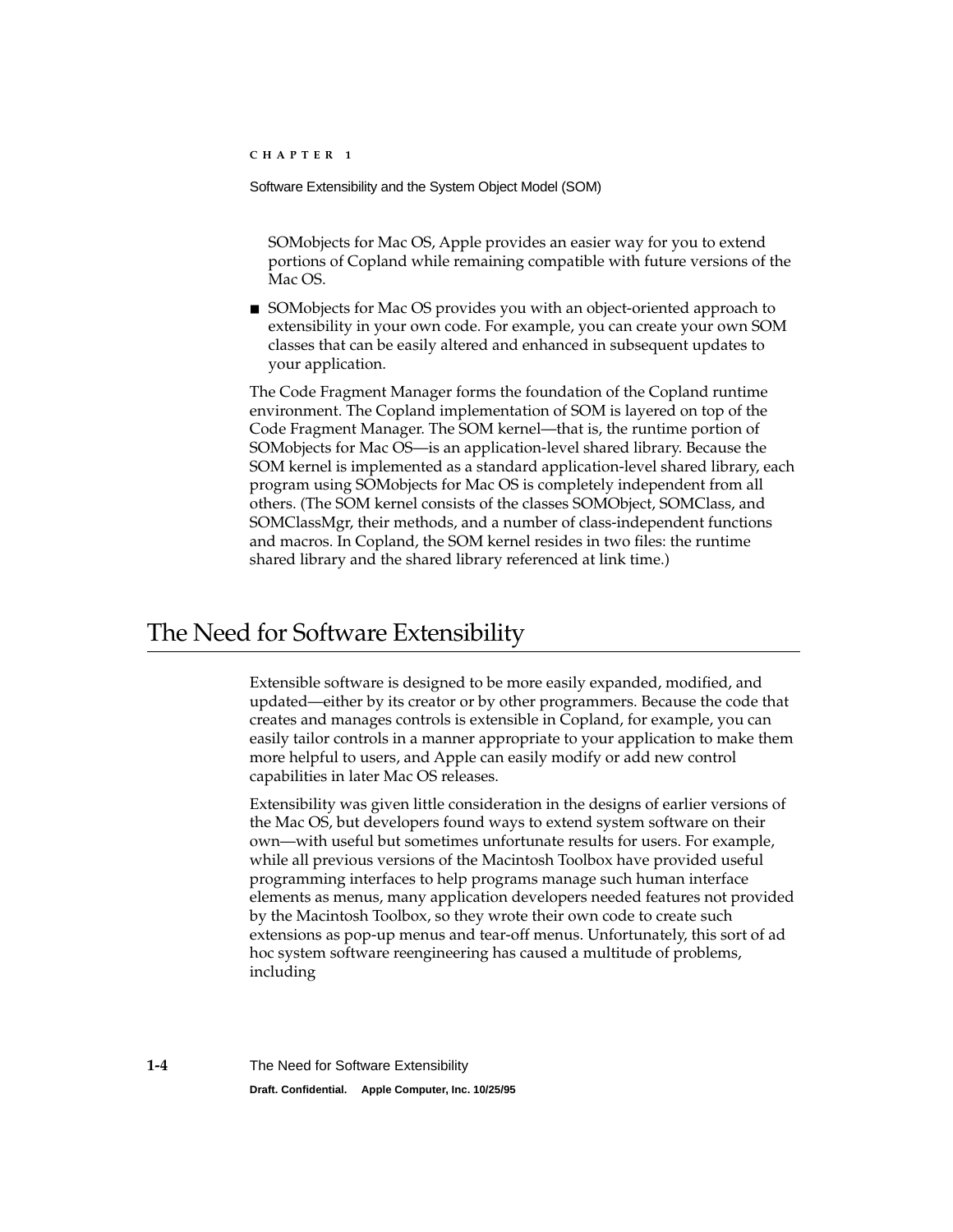- inconsistency to users—as, for example, when they must learn the different appearances and behaviors of all the custom implementations of tear-off menus provided by many different applications
- unnecessary development work for you—as, for example, when you needed to create your own version of tear-off menus instead of relying on code that the Macintosh Toolbox could have provided
- additional testing and qualification burdens for you—as, for example, when you needed to ensure that your own version of tear-off menus worked correctly under a multitude of software and hardware configurations
- system and application instability—as, for example, when custom tear-off menus created by other programmers (not by you, of course) did *not* work correctly under certain software or hardware configurations, causing programs to crash
- revision constraints for the Mac OS—as, for example, when you or others created user interface elements that have made it difficult for Apple to implement or update them in a uniform way across all applications

To help alleviate these problems, Copland implements many capabilities in more easily extensible SOM classes. Note that SOMobjects for Mac OS is not the only mechanism Copland provides for extending or updating software. Other Copland mechanisms are described at the end of this document. However, SOMObjects for Mac OS does provide an ideal mechanism for designing and packaging extensible software using object-oriented programming techniques.

# The Object Oriented Approach to Extensibility 1

As developers using object-oriented programming techniques know, object classes facilitate the addition of features and capabilities to existing source code. For example, without changing any other code in a drawing program, you can override methods in the class for an object that draws itself as a two-dimensional black-and-white square so that the object can instead draw itself as a three-dimensional color cube.

However, commercial object-oriented languages such as C++ suffer because they don't support the reuse of binary code—they support the reuse of source code only. For example, to make use of the object that can draw itself as a three-dimensional cube, you would probably need to recompile the entire application. To update users with this new three-dimensional drawing feature,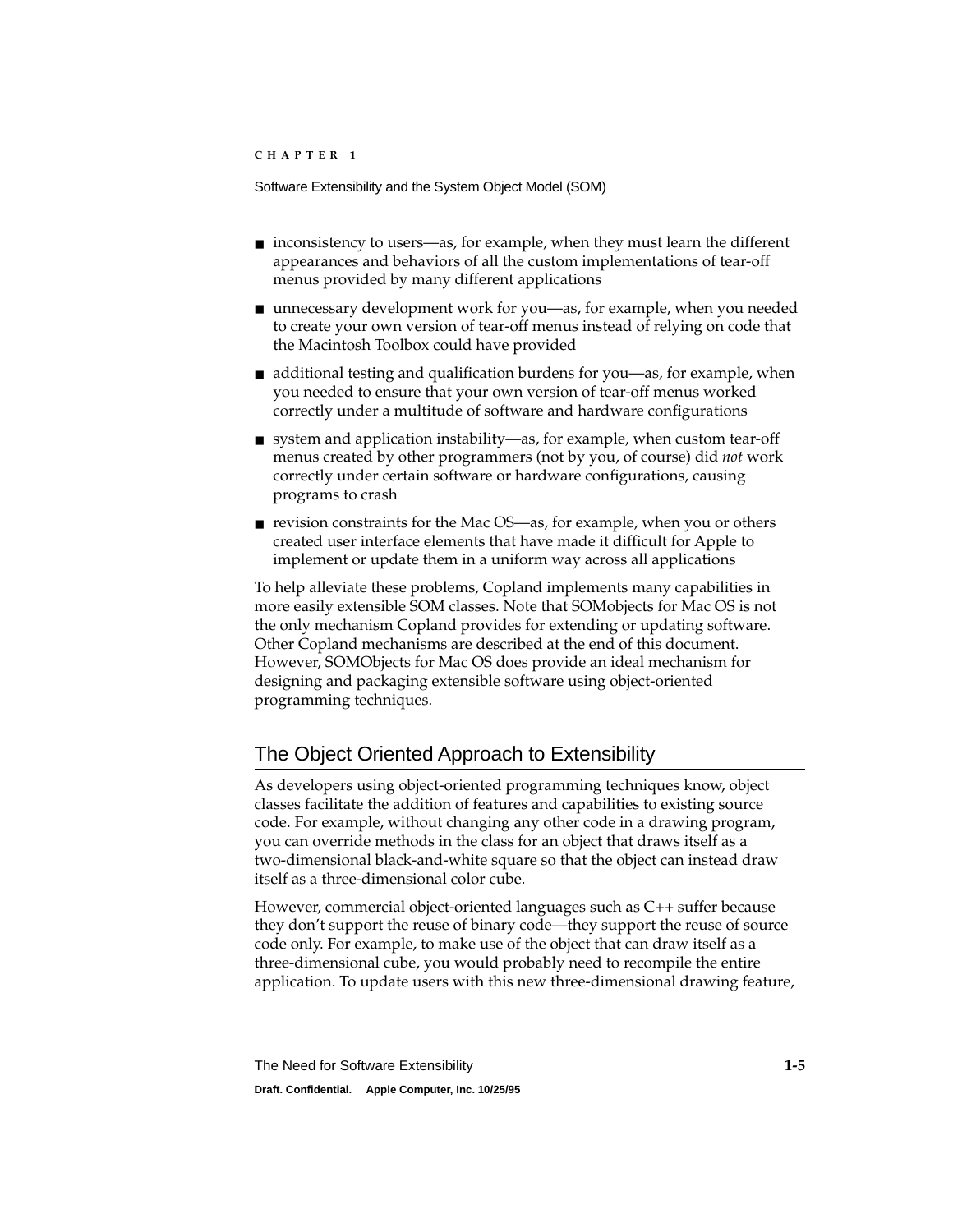it would be much simpler if you could simply distribute an updated class library instead of sending a completely recompiled application.

# The Benefits of the System Object Model

The System Object Model (SOM) is most useful for providing an object-oriented programming interface to a shared library. This model supports data encapsulation, inheritance, and polymorphism—the key characteristics of object-oriented programming.

However, unlike other class types (such as C++ classes), SOM classes provide release-to-release binary compatibility. In the future, for example, Apple might add new capabilities to the SOM class for the standard window IDOs. Apple can easily update Copland windows by replacing the binary library for a window IDO, and—without being recompiled or relinked—applications will automatically inherit the new window appearance and behaviors. Without the System Object Model, it is difficult for programmers using one object-oriented language to produce shared libraries for use by other object-oriented languages while also maintaining binary compatibility from one release of a product to the next.

While compilers for object-oriented languages produce class libraries that are incompatible with different languages, the SOM approach to object-oriented programming provides compiler and language independence. Binary class libraries can be created in multiple languages—including procedural languages like C as well as object-oriented languages like C++. These libraries, in turn, can be used—and even subclassed—in different languages. For example, an Apple engineer can use her favorite language to write a SOM class for Copland, and you can use your favorite language to subclass and modify this class. Better yet, an application written in another language can link with the library for this newly modified class.

As you can begin to see, the System Object Model is not a complete implementation language or programming system. Instead, it complements existing languages with which you are already familiar and productive.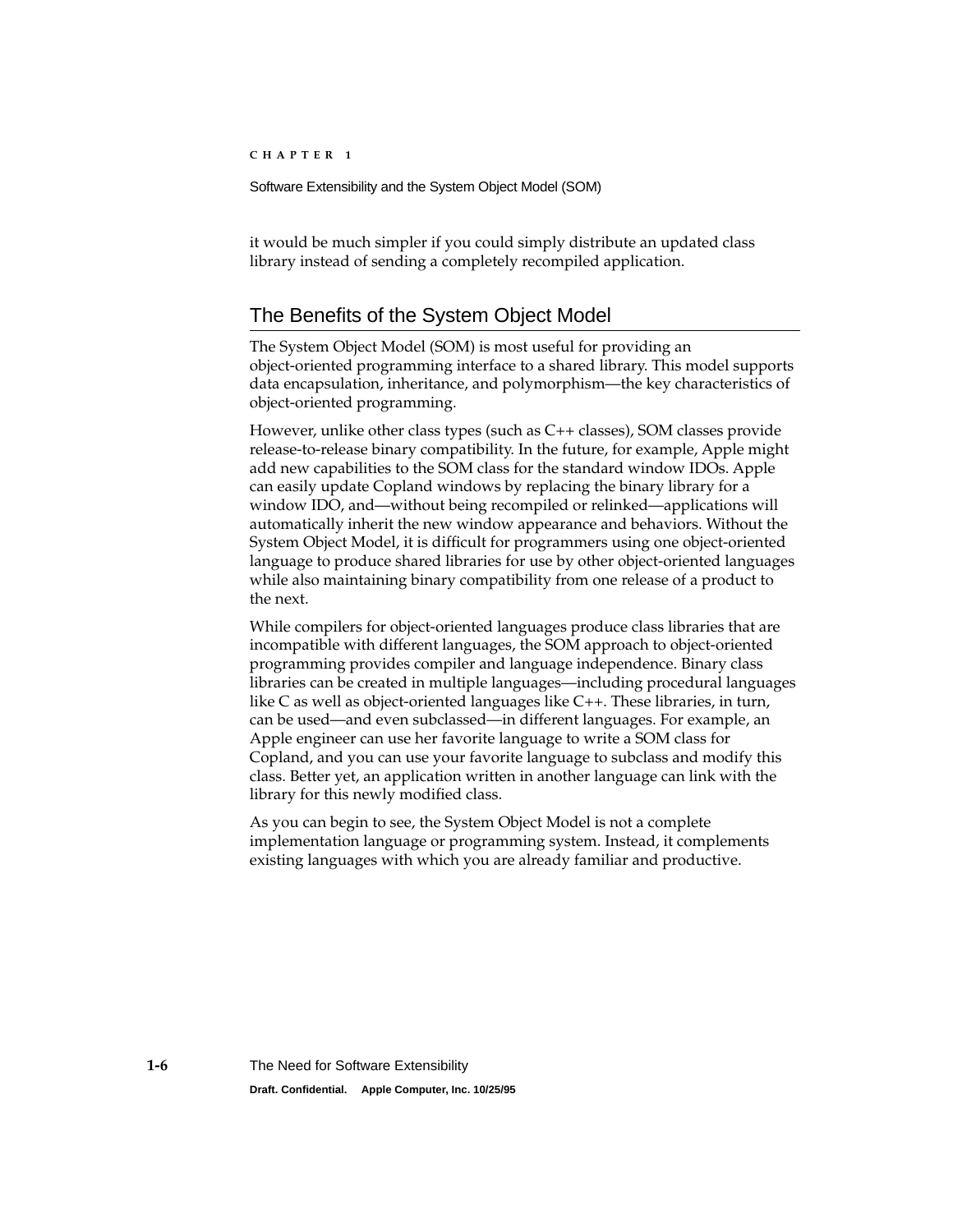# Using the SOM Classes Provided by Copland 1

The SOM classes provided by Copland allow Apple to update elements of the Mac OS without forcing users to reinstall all of system software. Applications using those elements automatically incorporate the new features without needing to be recompiled themselves. For example, if Apple updates the look of windows in the future, all Copland applications will automatically inherit the updated look.

You can also use the SOM classes provided by Copland to extend Copland features. For example, if you find a compelling reason to create a new type of control, you could subclass the panel for a standard control and override its methods to provide the look and behavior you need for your application.

The majority of developers, however, will use the SOM classes provided by Copland without modifying them. To use the standard appearance and behavior of windows, for example, you can use your preferred language, which can be a procedural language like C and Pascal or an object-oriented language like C++, to call the programming interfaces provided by the Copland Window Manager. The Window Manager in turn uses a standard window IDO when called by your application. The IDO actually draws the windows.

## Using Unmodified SOM Classes 1

To incorporate an unmodified SOM class library, such as one of the standard panels, you simply link the panel with the compiled version of your source code to create a binary executable file.

Most developers won't need to modify any of the SOM classes provided by Copland because they incorporate most of the features that developers have created for themselves in the past; for example, the Copland Toolbox provides such common (but previously nonstandard) interface features as floating windows, keyboard equivalents in menus, and tear-off menus. (Even applications that have already created these features in System 7.5 should replace them with the Copland versions so that application features all share a consistent appearance, even when users switch between themes.)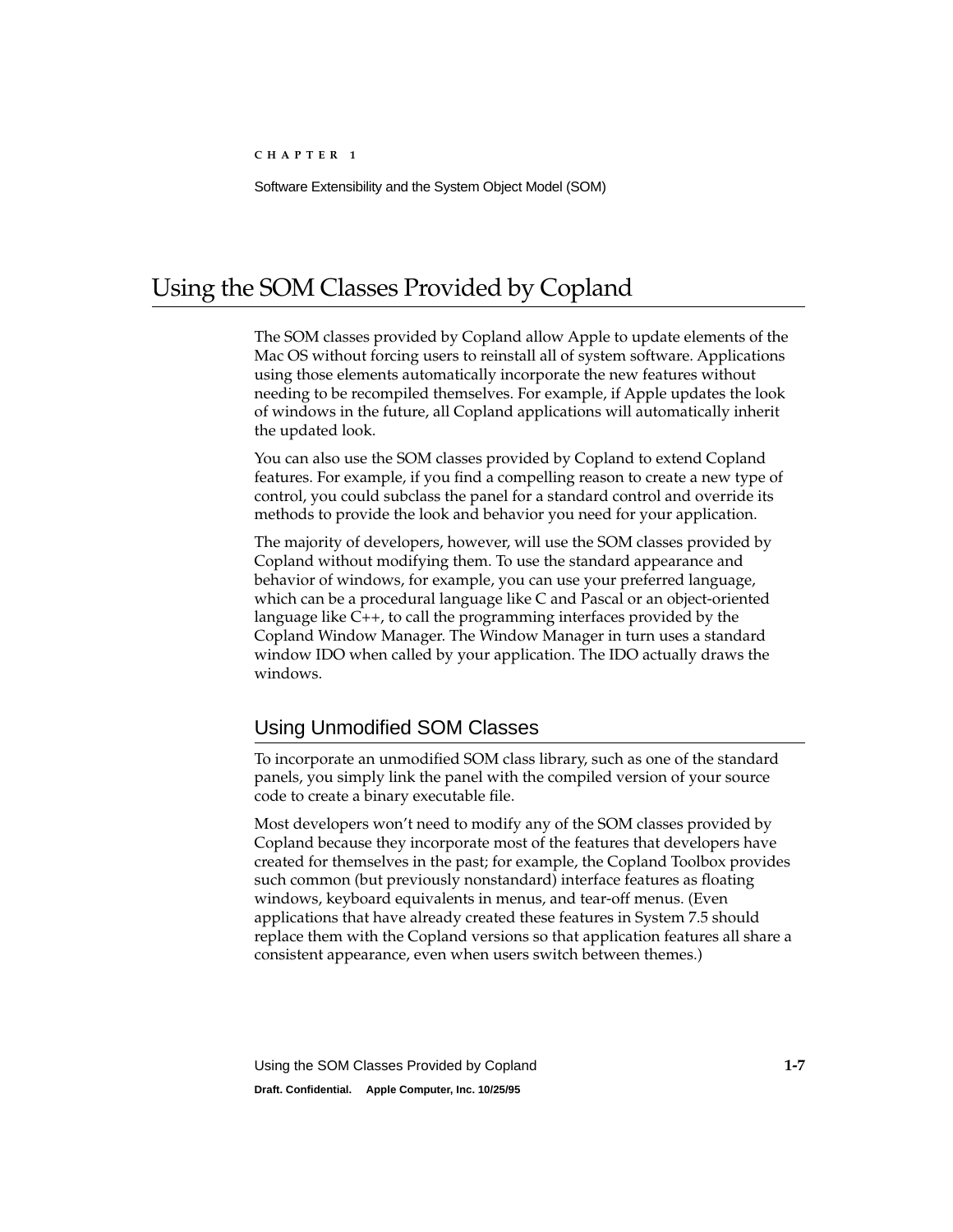#### **IMPORTANT**

While the majority of developers won't need to modify SOM classes provided by Copland, a significant number of developers probably will, in order to customize or extend Copland features. SOM classes may be created or subclassed in any language for which a developer has a SOM compiler. Therefore, if you develop compilers, Apple hopes that you provide SOM compilers for the languages your products support. ▲

### Modifying SOM Classes 1

Only a minority of developers will need to alter the default behavior or appearance of elements that are implemented as SOM classes in Copland. For example, to create an entirely new control—such as, say, a throw switch—you can subclass a controls panel and then override its drawing methods. You then link the subclassed panel with your application.

The programming interface to an object class is described in the Interface Definition Language (IDL), a language resembling C++. The IDL file for a class specifies the names of the methods that it supports, its return types, its parameter types, and other types of information. The IDL files for all SOM classes in Copland are available to you for development purposes.

To alter a class such as a standard panel, you can use an IDL compiler to generate an implementation template file containing function definitions for each method in the class. The IDL compiler provides emitters that output the implementation template file in various programming languages, such as C and C++. You modify the implementation template file to override any methods for the class. You then use a SOM compiler to create an object file, which you link to your application.

The Interface Definition Language provides a cross-language transportation mechanism. On other platforms, IDL compilers are quickly being supplanted by direct-to-SOM compilers that allow creation of SOM object files without the interim steps involving the IDL compiler and IDL files. Apple hopes that you will help make direct-to-SOM compilers available for Copland.

To create a subclassed control at runtime, the binary application file uses the programming interfaces defined by the Control Manager, which in turn uses the subclassed panel linked with the application.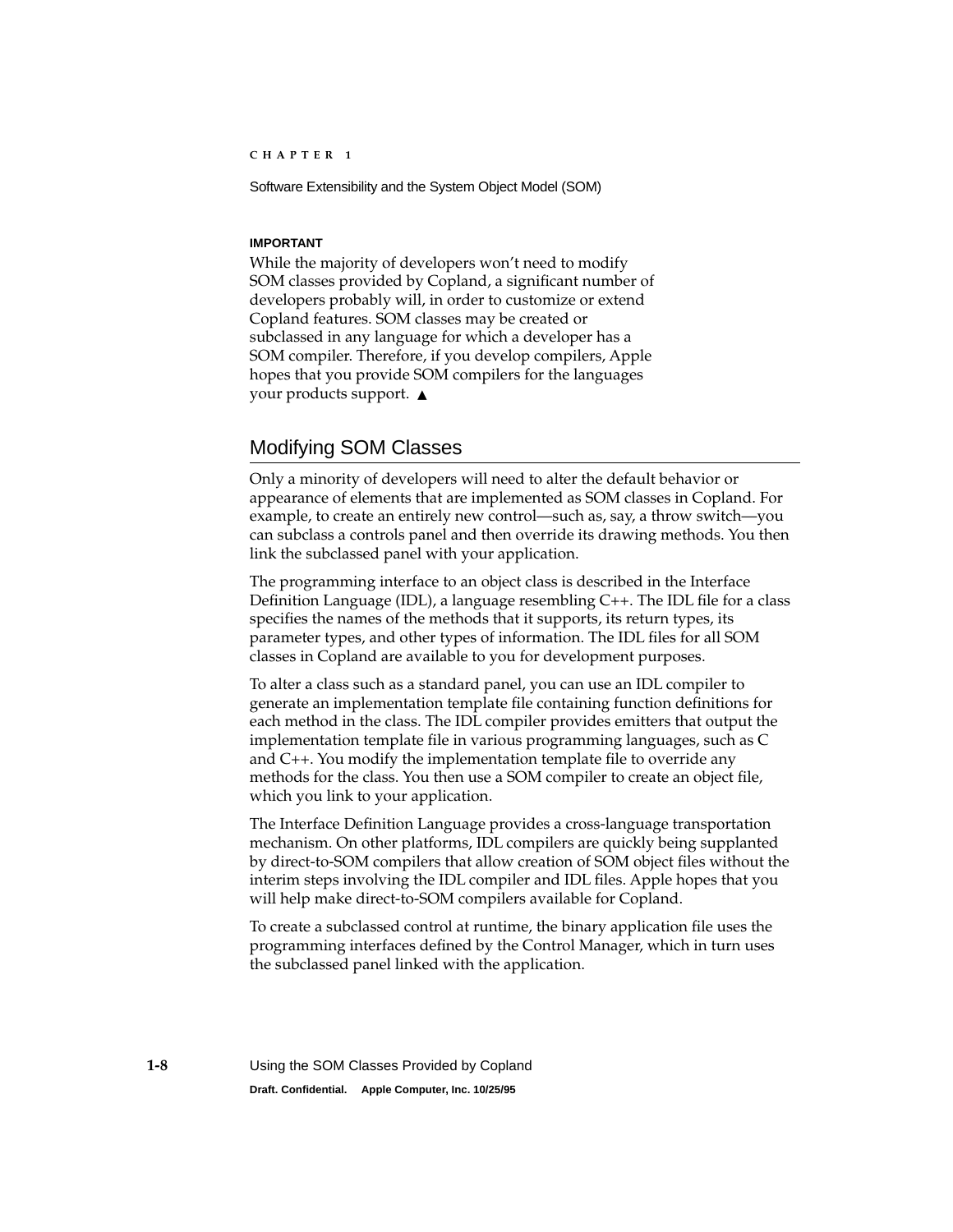# Creating SOM Classes 1

SOMObjects for Mac OS provides you with an object-oriented approach to extensibility in your own code, too. You can package application features in SOM classes, allowing you to more easily alter and enhance these features in subsequent product revisions. For example, the developer of a tax-preparation application could implement tax calculation code in SOM classes for easier modification every year when the tax laws change.

Another benefit for you is that the System Object Model is an emerging industry standard being implemented on most major operating systems. This simplifies cross-platform development, because you can package application code in SOM libraries, which are then easily ported across systems. For example, the developer of a tax-preparation application could package the code that performs tax calculations as SOM class libraries in Copland. The developer would not need to revise these libraries when creating products that run on other SOM-supportive operating systems.

To create a SOM class, you can create an IDL file using the Interface Definition Language, use the IDL compiler to create an implementation template file, and use a SOM compiler to create an object file to link with your application, or—as direct-to-SOM compilers become available—you can use a direct-to-SOM compiler to directly create the object file.

# Other Mechanisms for Extending Software in Copland 1

SOMObjects for Mac OS is not the only mechanism Copland provides for extending or updating software. Other ways that you can extend system software include

- using Collection Manager collection tags
- calling Patch Manager functions
- creating background-only programs

Other ways that you can design extensibility into your own products include

■ using OpenDoc components within your application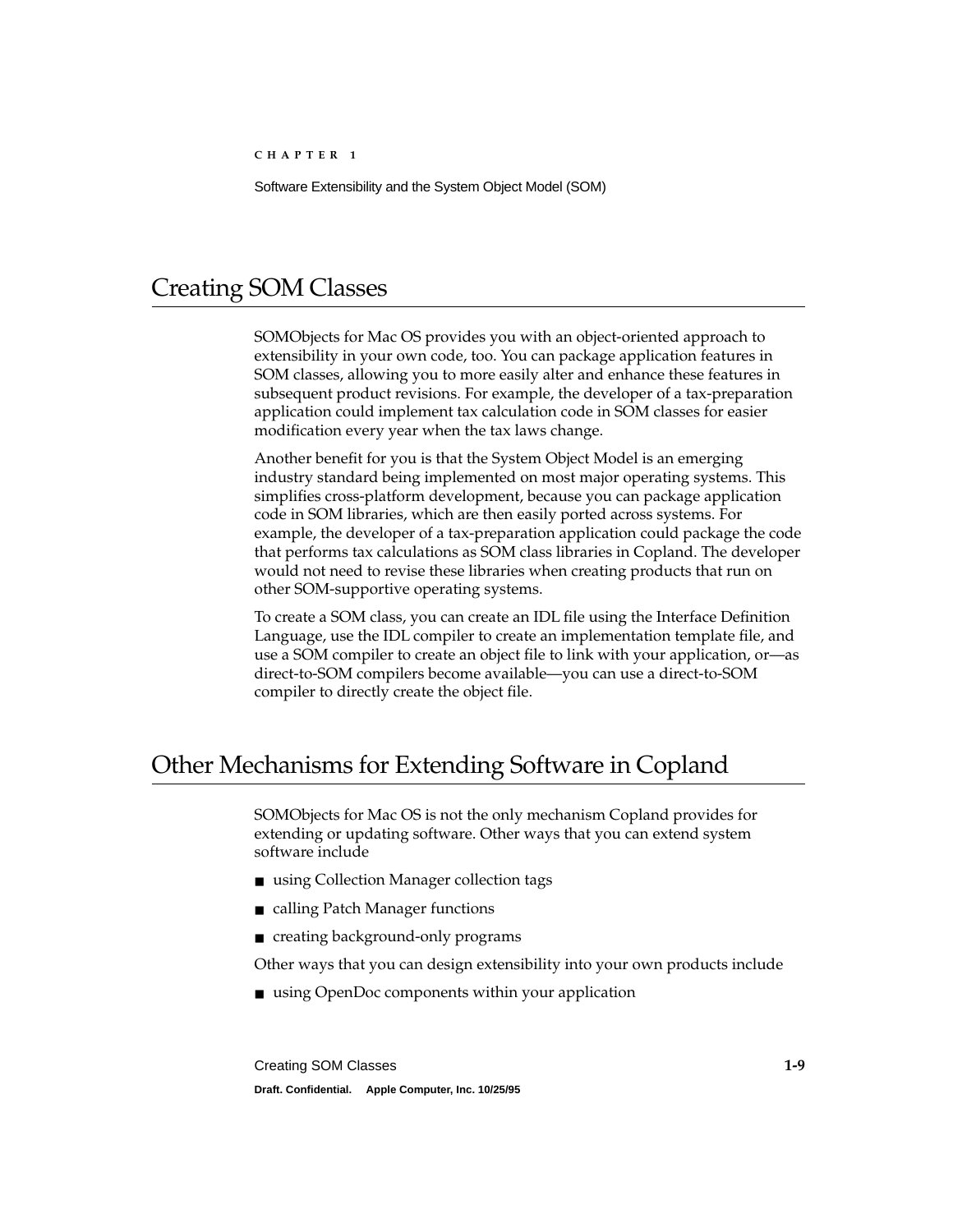- separating code into replaceable, dynamically linked libraries
- separating your products into application programs and background-only programs.

#### **IMPORTANT**

In System 7.5, developers often modify system software by creating files of type 'INIT' and patching a system trap table to effect global changes for all applications. However, Copland does not support these System 7-type system extensions. Because Copland's runtime environment includes a virtual memory system, multiple address spaces, and concurrent processing (all of which make the system highly dynamic), it does not clone a systemwide global state when launching applications. Therefore, these System 7-type system extensions are unable to simultaneously modify system software for all applications. ▲

The rest of this document introduces the extensibility capabilities of shared libraries, collection tags, the Patch Manager, and background-only programs. See the latest developer release of OpenDoc for more information about creating OpenDoc components.

#### **Note**

The Apple Shared Library Manager (ASLM), a shared library technology available on some earlier versions of the Mac OS, is not supported in Copland. ◆

### Shared Libraries 1

An application does not need to use SOMObjects for Mac OS to extend or update its code; it can instead add or replace code fragments packaged as dynamically linked libraries. All executable code and associated data in Copland is packaged in shared libraries. The Code Fragment Manager, in turn, loads these libraries into memory and prepares them for execution. (A dynamically linked library is a shared library that exports code or data that can be referenced by another fragment at execution time. All shared libraries, including dynamically linked libraries, are created at program link time.)

Separating software into different, dynamically linked libraries simplifies updating and extending the software. For example, if Apple wants to enhance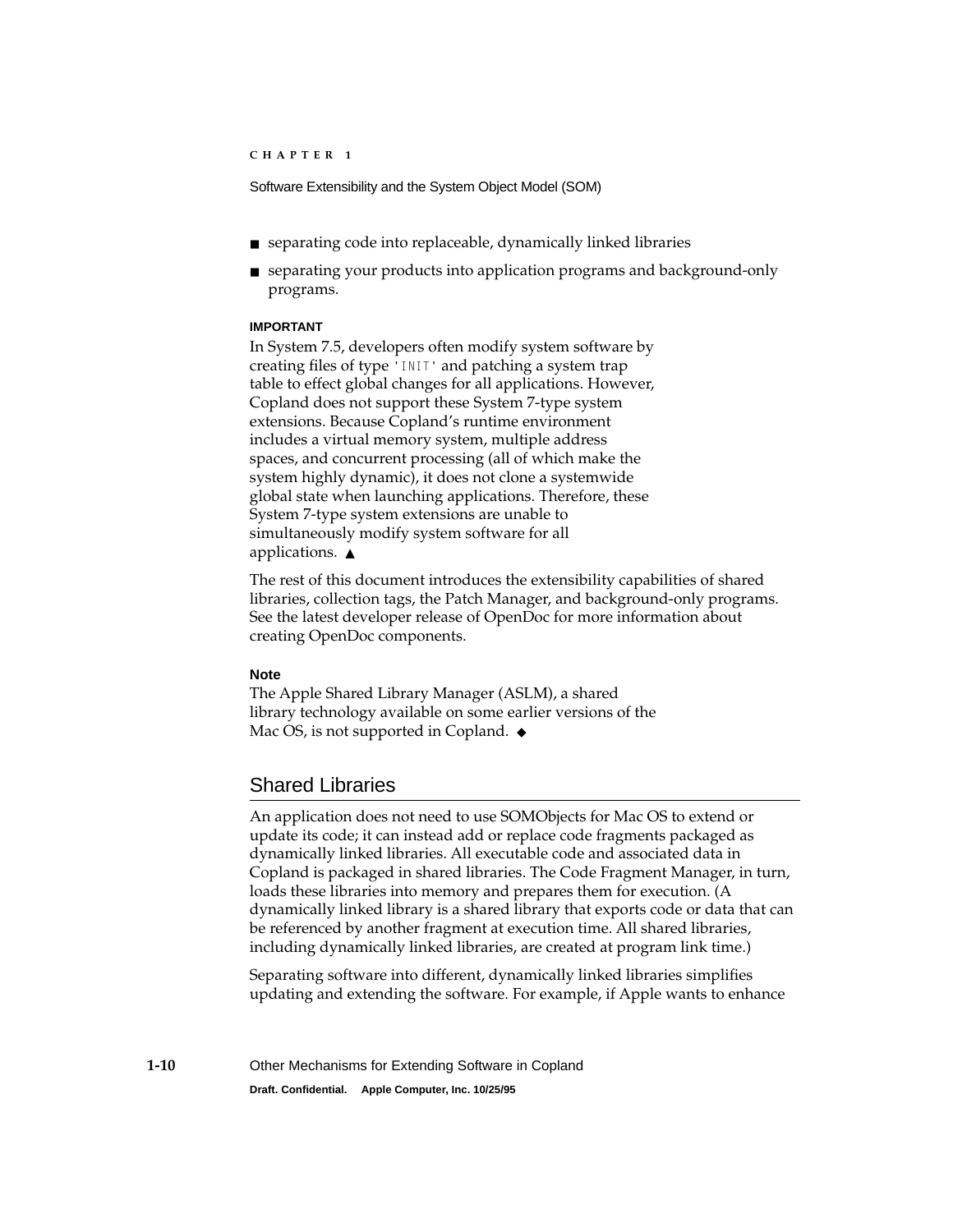Software Extensibility and the System Object Model (SOM)

QuickDraw 3D in a later release of the Mac OS, Apple can simply replace the library for QuickDraw 3D instead of releasing a new version of the entire operating system. Similarly, you can divide your product into pieces that lend themselves to periodic updates and package these pieces as separate, dynamically linked libraries.

While dynamically linked libraries are useful for easily updating and extending software, the Code Fragment Manager does not inherently support object oriented interfaces. Built on top of the Code Fragment Manager, SOMObjects for Mac OS does provide an ideal mechanism for designing and packaging software when you want to use object-oriented programming techniques as well as provide extensibility in your code.

### Collection Tags 1

Many developers who use standard Copland features may also need to add their own data to these features—as, for example, when an application uses a reference constant for identifying a window type. Because Copland hides the internal data structures for many of these features from programmers, Copland allows you to tag the features with data through the Collection Manager programming interfaces, which were first made available with the release of QuickDraw GX.

Collection tags are also an easy way for applications to change or enrich the attributes of such user interface elements as menus and windows. For example, an application can turn a regular menu into a tear-off menu by simply adding the tear-off tag to the menu with a single Collection Manager call.

Copland defines a standard set of collection tags—such as color, tear-off, keyboard equivalent, and title-bar icon tags. An application can modify the standard collection tags, and it can define custom collection tags—such as sounds to play, special action procedures, and pieces of data—for its own use.

## The Patch Manager 1

In versions of Mac system software that preceded Copland, developers often modified the behavior of a particular system software manager by patching routines in its trap table. In Copland, however, such patching is heavily constrained.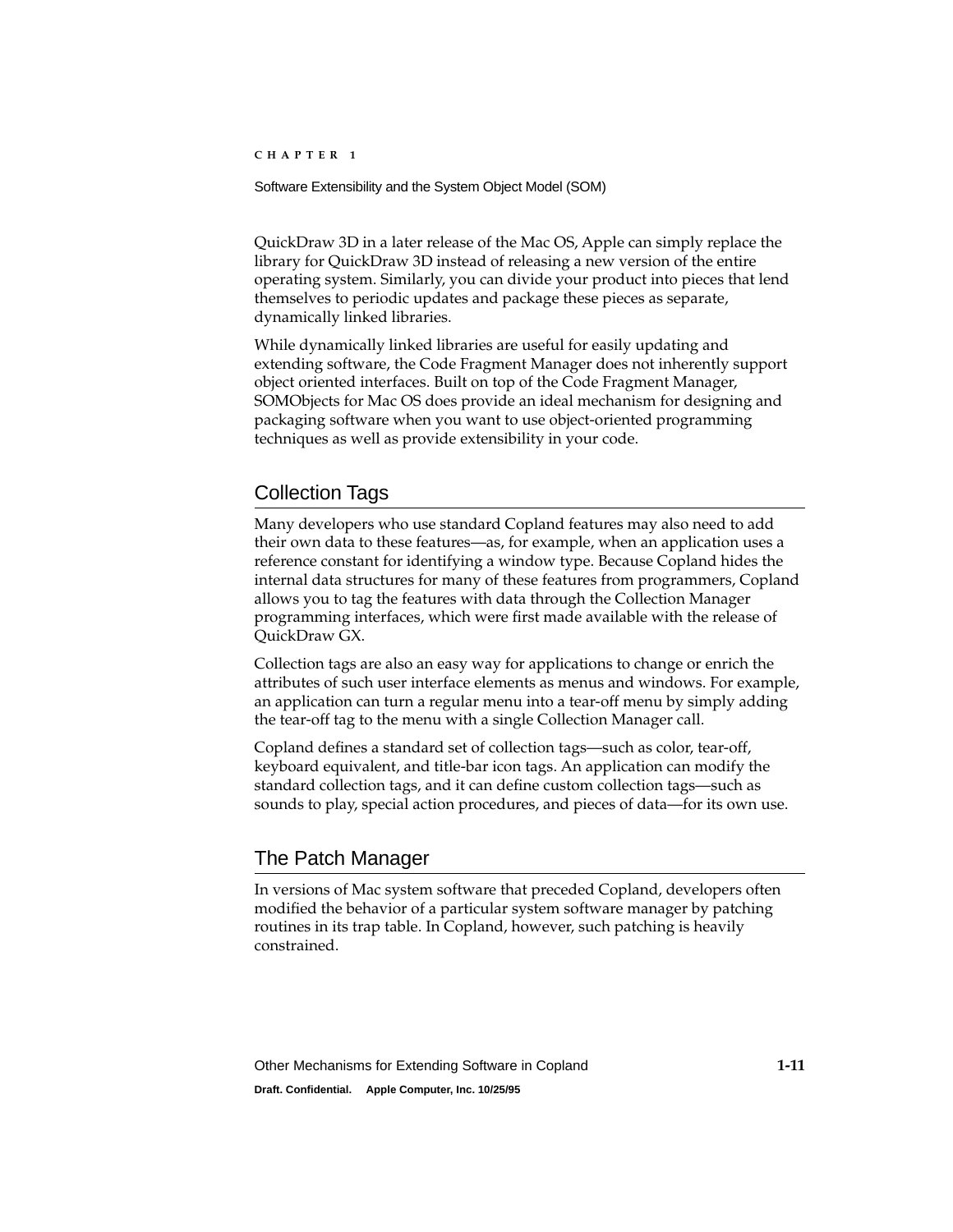#### Software Extensibility and the System Object Model (SOM)

First of all, PowerPC processors do not use trap tables. Therefore, when software patches A-traps, Copland must emulate the 68K processor and an A5 world. This appreciably slows software performance.

Secondly, because of the Copland runtime environment, it is very difficult to set global state data with a patch, thereby constraining it to work reliably only with local effect—that is, within only one process at time.

For these reasons, Apple discourages patching of system software routines. However, it is clear from experience that patching is sometimes necessary. Therefore Copland supplies a Patch Manager that defines a new patching API. When patching is necessary, this API simplifies your work and helps ensure that your patch is made correctly.

Using the Patch Manager, you can patch system software routines for one application at a time. A developer that packages a patch in a shared library and makes it available to all applications on the system allows the patch to be instantiated in every process that calls the library. However, even with the help of the Patch Manager, it is very difficult for a patch to set global state data.

The file "Patch Manager" (in the folder Developer Documentation: OS Documents) on this CD provides detailed information about Copland's new patching mechanism.

### Background-Only Programs 1

You can also extend Copland by using server processes to create background-only programs. For example, you can create a background-only program that watches for electronic mail and alerts users to the arrival of mail. By supporting a server-client relationship with application programs, this background-only program could also help users read and reply to mail from within any application program. In this way, background-only programs can extend Copland with new or improved systemwide capabilities.

Similarly, you can enhance the extensibility of your products by separating them into application programs that interact with users and background-only programs that process data and perform time-consuming I/O and compute-intensive operations. Then, for example, if you wanted to extend your product's user interface capabilities, you could replace your application program and leave your compute-intensive programs untouched; likewise, you could update the computer-intensive portions of your product and leave your user interface portion alone.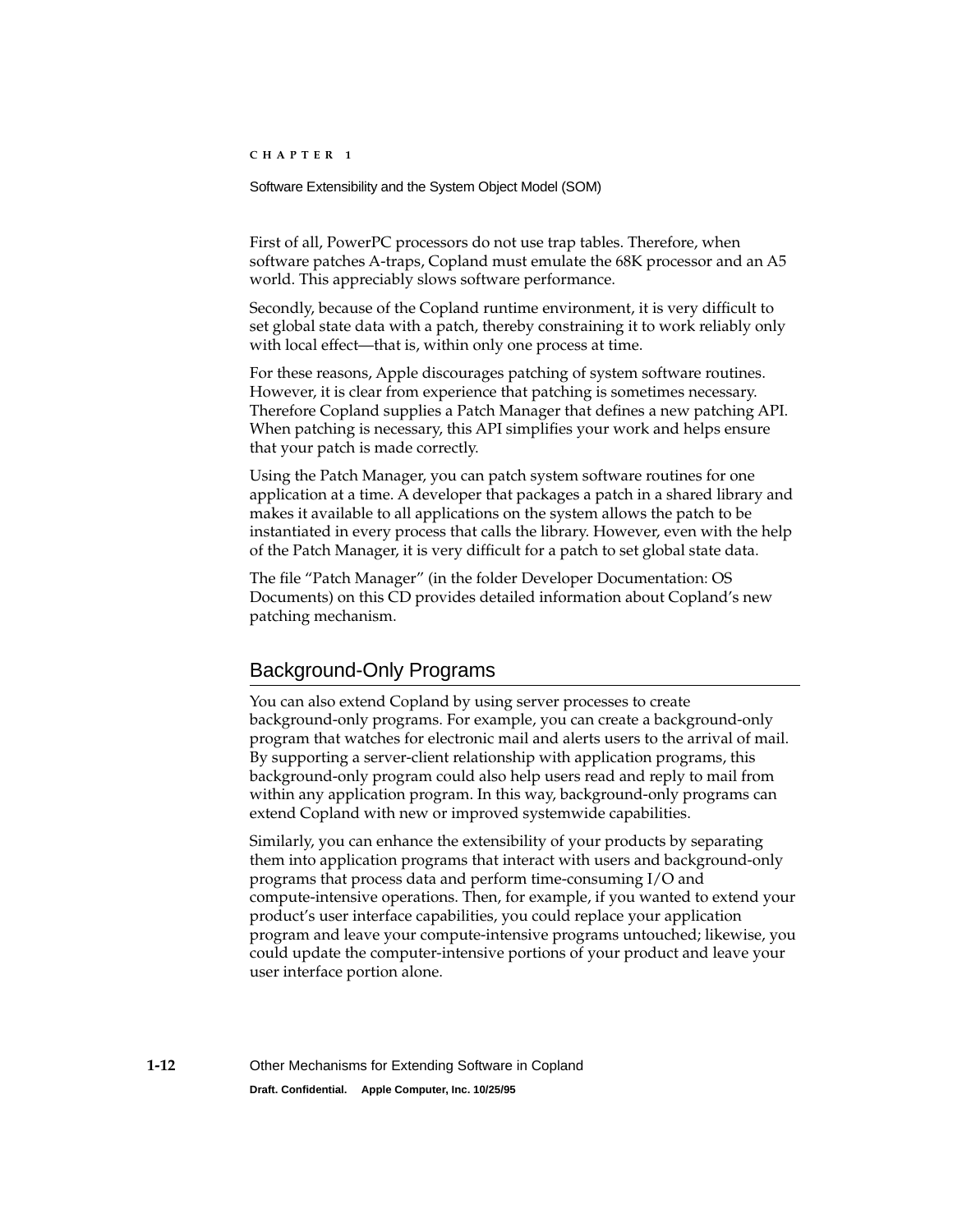Software Extensibility and the System Object Model (SOM)

See the file "Intro to Kernel and OS Services" in the OS Documents folder on this CD for more information about processes.